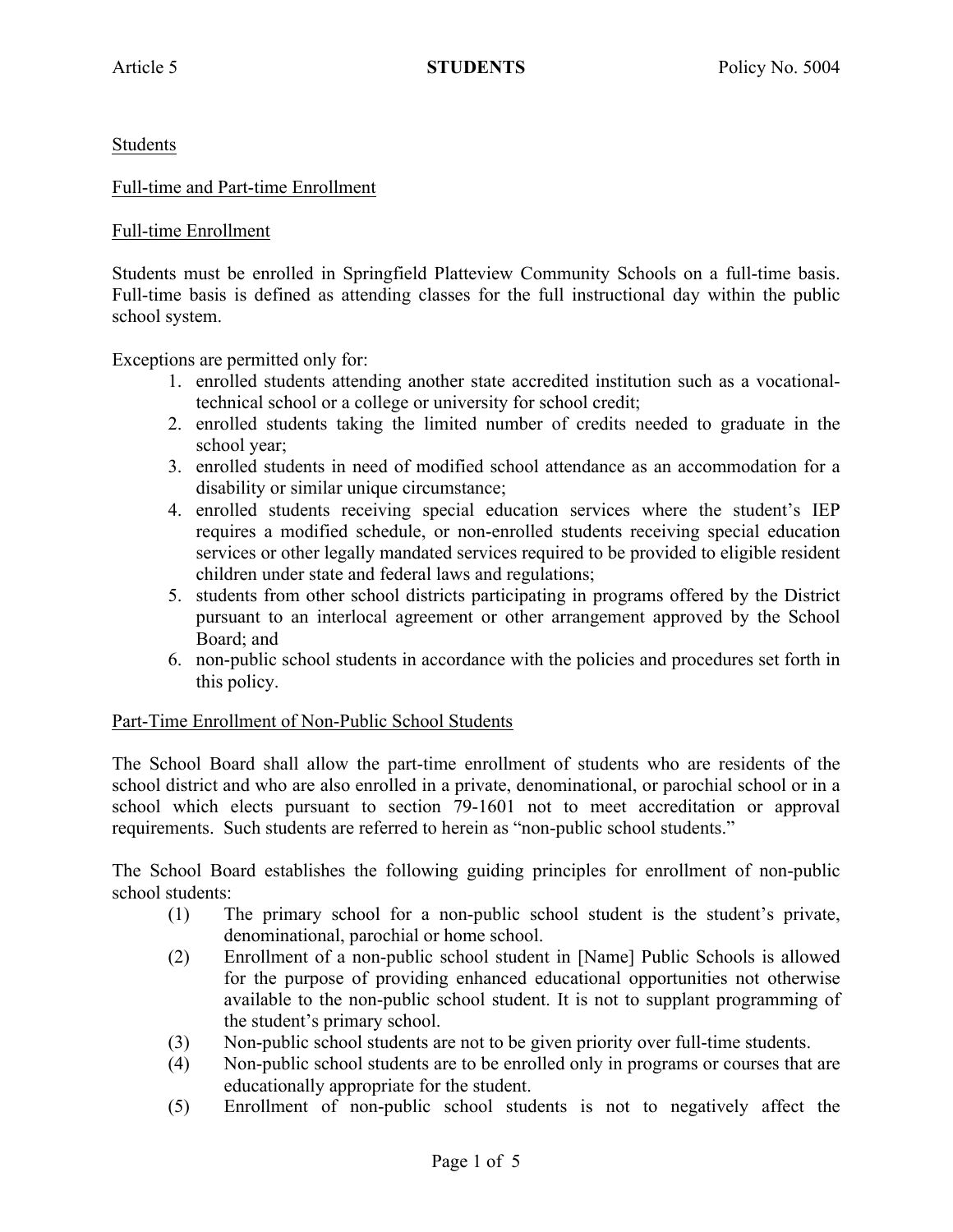educational services to be provided to full-time students.

The School Board establishes the following specific policies and procedures for enrollment of non-public school students. In the event the specific policies and procedures require interpretation or do not fully resolve an issue, the above established guiding principles are to be considered.

## A. Non-Public School Student Enrollment Application Procedures.

- 1. Application. Parent or guardian must submit an Application of Non-Public School Student for Part-Time Enrollment to the principal of the school the student desires to attend.
- 2. Deadline for Applications. The application must be received by August  $1<sup>st</sup>$ preceding the school year the student wishes to enroll.
	- a. Change of Residence Exception: The application deadline for a student who becomes a resident of the District after the school year has commenced is: 20 calendar days after the student becomes a resident of the District. The principal may delay enrollment until the next following quarter or semester starts, or at such other time as determined to be educationally appropriate.
	- b. High School Course Exception: The application deadline for a student who desires to enroll in a second semester high school course is December  $1<sup>st</sup>$ .
- 3. Action on Applications. The principal will review the application and will notify the parent of the approval or denial of the application within 2 weeks of receipt of the application or 2 weeks prior to the start of school or 2 weeks prior to the start of the next semester, whichever is later.
- 4. Appeals. The parent or guardian may appeal the principal's action to deny their application. Any such appeal must be submitted to the Superintendent within 14 calendar days from the date of the principal's action. The appeal shall be in writing and shall be decided on the basis of the written submission. The Superintendent may request the parent or guardian to provide further explanation or information and the appeal may be denied in the event the parent or guardian fails to fully respond on a timely basis. The Superintendent shall decide the appeal within 10 calendar days of the submission of the appeal. The Superintendent may make a decision later than the 10 days in the event good reason for delay exists. Good reason includes but is not limited to the Superintendent being unable to gather the information the Superintendent determines necessary to make the decision within the decision period.
- 5. Annual Applications. Part-time enrollment is determined annually. Application must be made each school year. There will be no guarantee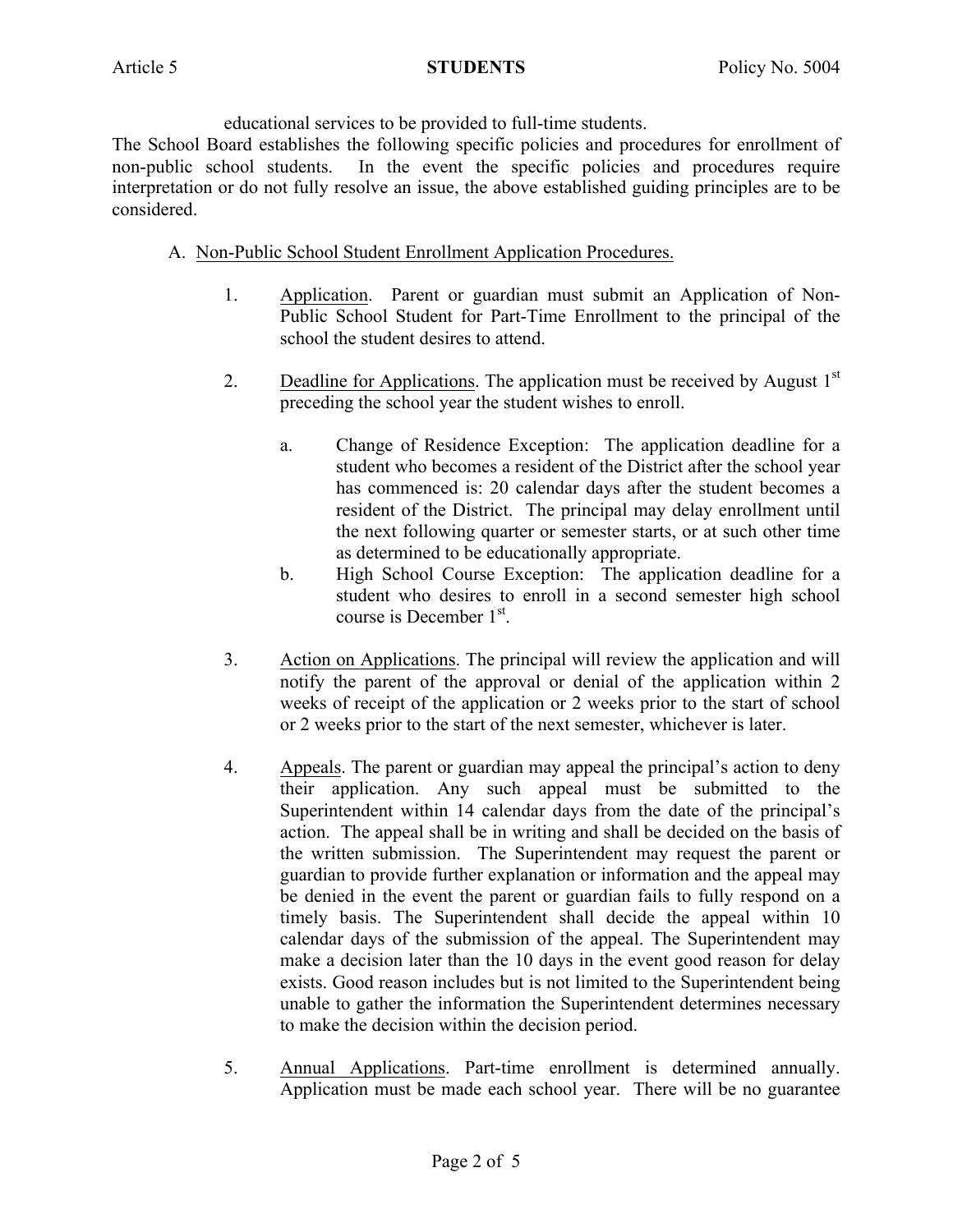that enrollment will be continued from one year to the next.

- B. Non-Public School Student Admission
	- 1. Admission Requirements. Students must meet the normal admission requirements. This includes the requirements that the student: be a resident of the District, be of school attendance age and not have graduated or have received a GED.
	- 2. Admission Process. Students must complete the normal enrollment process and forms required by the District and/or the building for enrollment of all children. This includes the requirements relating to: birth certificates, immunizations, physical examinations, and visual evaluations.

# C. Non-Public School Student Enrollment Standards

- 1. Maximum Enrollment. Students may not enroll in more than 2 middle school or high school courses during any one semester. Elementary students may not enroll in programming of greater than 90 minutes of instruction each day.
- 2. Capacity Limits. Enrollment will be subject to capacity limits. Any grade level, program, or course which has been determined to be at capacity for option enrollment purposes shall not be available for non-public school students. The middle school principal and counselor shall also establish capacity limits for particular courses each semester. Students will not be permitted to enroll in courses beyond the established capacity limits.
- 3. Integrated Courses. Students must meet prerequisite requirements to be enrolled in a course by appropriate credits earned through an accredited program. The principal may on a discretionary basis allow prerequisite requirements to be satisfied where the student provides reasonable indications that the academic criteria have been met, such as results from achievement tests or other indications of adequate preparation.
- 4. Educationally Appropriate Programs and Courses. Students will not be allowed to enroll in programs or courses which the school administration determines to not be educationally appropriate for the student. Determination of whether a program or course is educationally appropriate will be made based on the standards the District uses for making academic placement decisions.
- 5. Essential versus Non-Essential Elective Courses. Non-public school students are not permitted to enroll in essential courses. Essential courses are those which are required to be offered by the student's private, denominational, parochial or home school. For non-public school students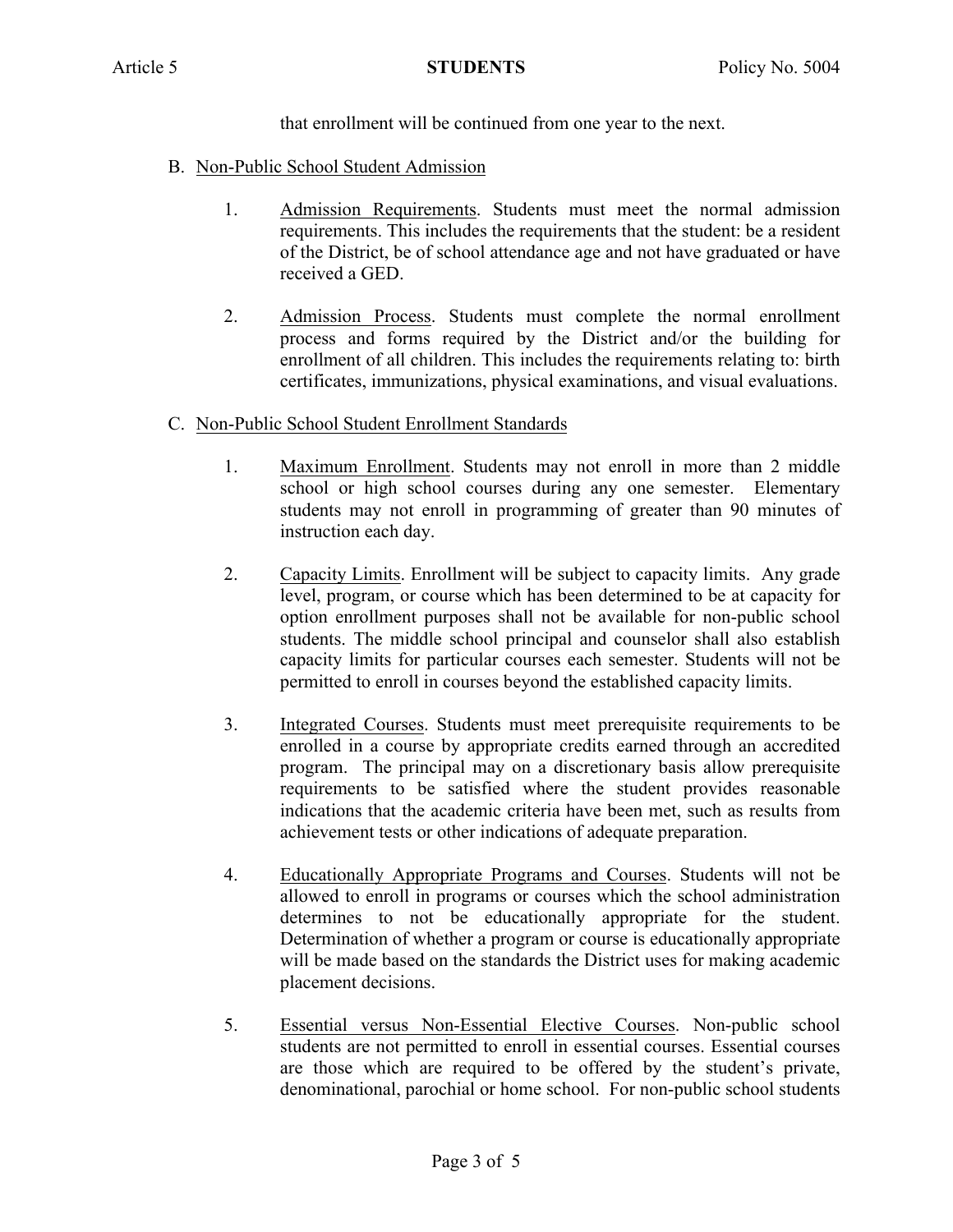attending an approved school, essential courses are: language arts, social studies, science, mathematics, vocational education, foreign language, visual and performing arts, and personal health and physical fitness. For non-public school students attending an exempt school, essential courses consist of a sequential program of instruction designed to lead to basic skills in the language arts, mathematics, science, social studies, and health. A non-public school student will not be precluded by this provision from enrolling in non-essential elective courses.

# D. Non-Public School Student Policies

- 1. General Standard. Non-public school students who are enrolled part-time are to be subject to the same standards as full-time enrolled students except where appropriate to reflect their part-time status.
- 2. Building assignment. Students must enroll in the attendance center that serves the student's residence, provided that the administration reserves the authority to make a different attendance center assignment. A student may request assignment to an attendance center other than that of the student's residence under the intra-district transfer procedures.
- 3. No Partial Part-Time Enrollment. Students must apply for enrollment and attend the entire school year for which enrollment is made or, for high school courses, for the full length of the course. Once enrolled, part-time students will be required to participate in all activities, programs, and tests related to the program or course for which the student is enrolled, including as applicable State or District-wide assessments, as full-time students.
- 4. Student Conduct Policies. Students enrolled on a part-time basis shall be required to follow all school policies that apply to other students at any time the part-time student is present on school grounds or at a schoolsponsored activity or athletic event. This includes the District's student conduct policies. Students enrolled on a part-time basis shall be subject to discipline, including suspension or expulsion, for violation of student conduct rules.
- 5. Attendance. Students enrolled on a part-time basis are not exempt from the compulsory attendance laws or from the District's attendance policies. Students who engage in excessive absenteeism as defined in Board policy are to be reported under the truancy laws.
- 6. Presence on School Grounds. Students enrolled on a part-time basis are to be present on school grounds during the school day only at the times required for their attendance in the program or course in which they are